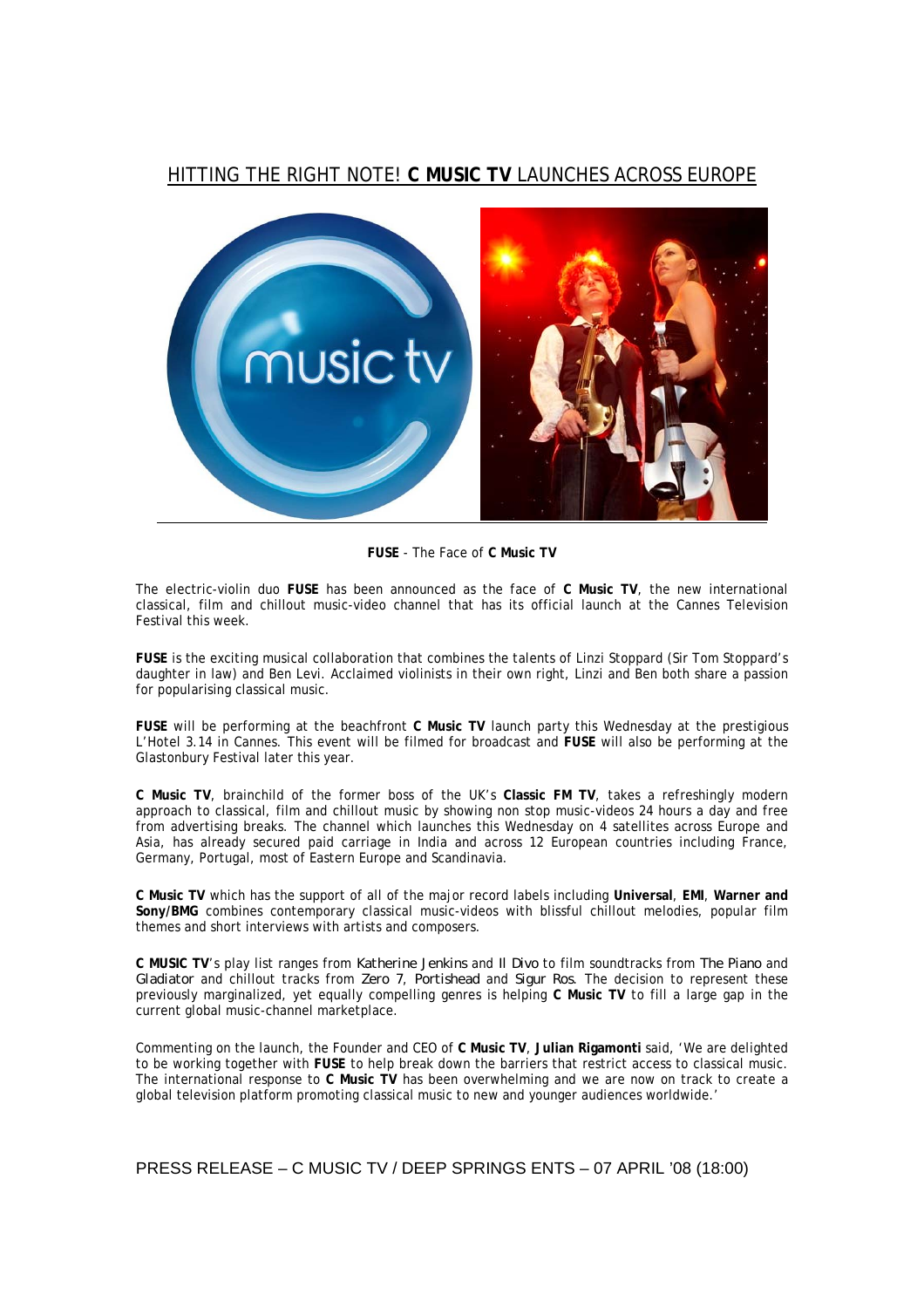#### **NOTES FOR EDITORS:**

### **C MUSIC TV**

**C Music TV** is owned and operated by the private UK limited company; C Music Entertainment Ltd.

**C Music TV** is the world's first and only satellite, cable, and IPTV channel dedicated to classical, film and chillout music. The channel is embracing the new and emerging culture of contemporary classical music while drawing on the well established yet largely marginalised genres of orchestrated film soundtracks and chillout music. C Music TV does not carry advertising thus leaving the music uninterrupted 24/7.

**C Music TV** has offices in London and Munich and is distributed via four satellites: Eurobird 9 (for Europe); Eutelsat W5 (for Asia); Hispasat 1C (for Meo DTH in Portugal) and Asiasat 4 - Speedcast (for Mobile phones in Asia). The channel has 3 play-out and satellite uplink centres based in Hamburg, Paris and Tel Aviv.

The paid distribution deals agreed ahead of **C Music TV**'s European launch on the Eurobird 9 satellite include France, Germany, Portugal, Romania, Slovakia and the Czech Republic. The channel has already secured carriage in India and on mobile phones in Brunei and is due to sign deals for Iceland, Sweden, Denmark and Norway at the MIPTV Festival in Cannes this week. Please see www.cmusic.tv

## **FUSE**

**FUSE** is the exciting musical collaboration that combines the talents of Linzi Stoppard and Ben Levi. Acclaimed violinists in their own right, Linzi and Ben both share a passion for popularising classical music.

Formed in late 2007, FUSE is due to release their debut album later this year featuring a contemporary collection of well-known modern melodies, classical music and film themes. **FUSE** have arranged the album with the hope of bridging the gap between classical and pop music and making the electric violin more accessible to mainstream audiences.

**FUSE** recently launched the 'Share a Stage' competition in support of the children's cancer charity CLIC Sargent, giving young musicians the chance to play with them at the UK's Glastonbury Festival this year.

Please visit www.myspace.com/fusemusic and http://www.clicsargent.org.uk/Getinvolved/practiceathon/ShareaStagecompetition

## **EUTELSAT**

Eutelsat Communications is the holding company of Eutelsat SA, the leading satellite operator in Europe and one of the top 3 global providers of Fixed Satellite Services (FSS).

The Group operates a fleet of 24 satellites (19 of which are fully owned) and operates in more than 150 countries. Eutelsat's satellites provide coverage of Europe, the Middle East, Africa and a major part of the Asian and American continents. Please see www.eutelsat.org

## **THEMA**

THEMA specialises in the development and the worldwide distribution of thematic and generalist TV channels and was created in January 2005 by François Thiellet, founder and manager of a number of successful TV channels such as MCM and Fashion TV, which is now available in more than 200 million homes worldwide.

PRESS RELEASE – C MUSIC TV / DEEP SPRINGS ENTS – 07 APRIL '08 (18:00)